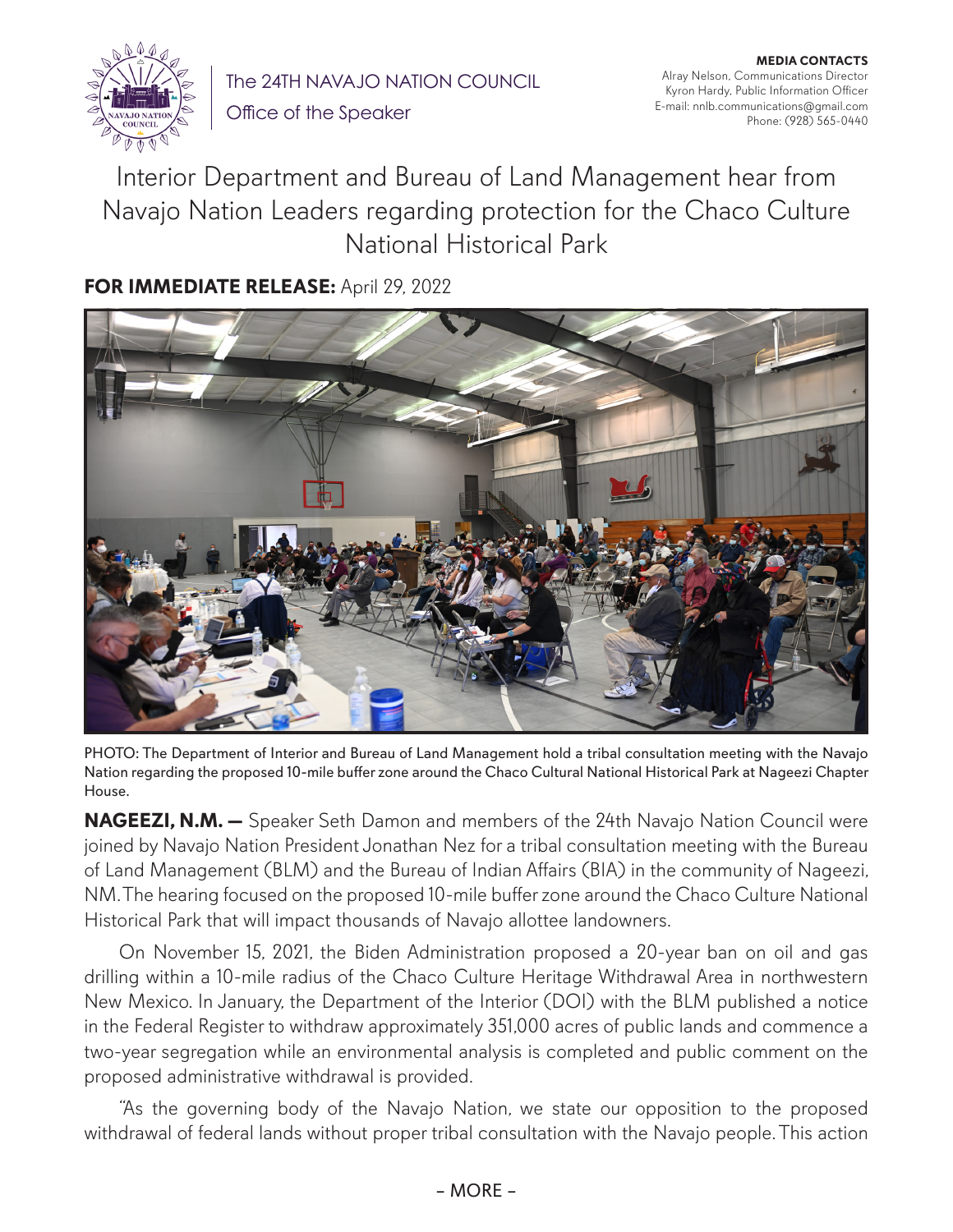is another attempt to push multiple proposals while ignoring the voice of the largest Tribal Nation in the United States, whose aboriginal lands will be directly impacted. The official position of the Navajo Nation Council is to create a 5-mile buffer within and around this sacred site. The Biden Administration must respect our tribal sovereignty and what the government-to-government relationship entails," said Speaker Seth Damon (Bááhaalí, Chichiltah, Manuelito, Red Rock, Rock Springs, Tséyatoh).

As the primary stakeholder of trust, fee, and allotted land, the Navajo Nation has yet to be consulted by Interior Secretary Debra Haaland or the federal government since the White House announcement.

In 2020, the Navajo Nation received \$434,000 from the Interior Department to conduct an ethnographic study to identify cultural resources of importance to the Navajo people in the Chaco Canyon region. This ethnographic study has yet to be completed as a unilateral decision regarding the area has already been made.

"Chaco Canyon is located on Navajo land. We will always stand alongside the Navajo people before other tribes. Our families who own allotments will be adversely impacted by the decisions of the Bureau of Land Management and Interior Secretary Debra Haaland. As leaders, we must hold the federal government accountable. We will always protect our natural resources and the voices of our people first," said Council Delegate Mark Freeland (Becenti, Lake Valley, Náhodishgish, Standing Rock, Whiterock, Huerfano, Nageezi, Crownpoint).

In 2020, the Naabik'íyáti' Committee of the 24th Navajo Nation Council passed Resolution No. NABIJA-05-20 opposing H.R. 2181 and S. 1079 - "The Chaco Heritage Area Protection Act of 2019" - until a buffer zone surrounding the Chaco Culture National Historical Park was reduced to 5 miles.

"The voices of the Navajo people are valuable and powerful. The Interior Department unilaterally made this withdrawal proposal without proper tribal consultation. Our families from the allotted land areas are ignored, and they deserve every opportunity to be heard now," said Chairman Rickie Nez (T'iistsoh Sikaad, Nenahnezad, Upper Fruitland, Tsé Daa K'aan, Newcomb, San Juan).

On January 26, 2021, the Memorandum on Tribal Consultation and Strengthening Nation-to-Nation Relationships was signed by President Biden. This document directs all federal agencies to have meaningful consultation with tribes.

"Enough is enough on how the Navajo Nation is being treated. Secretary Deb Haaland has a trust responsibility to all 570+ Sovereign Nations and not just one tribal community. The federal government must follow the memorandum by President Biden that directs them to honor tribal sovereignty and include the voices of tribes in policy deliberations that affect our communities. Follow your own rules and guidelines issued," said Council Delegate Kee Allen Begay Jr. (Tachee/ Blue Gap, Many Farms, Nazlini, Tselani/Cottonwood, Low Mountain).

The administrative withdrawal of land currently impacts 53 individual allotments, generating \$6.2 million a year in royalties for approximately 5,462 allottees. Many Navajo families rely on this income to meet their daily needs. It is estimated that 418 unleased allotments are also associated with about 16,615 allottees and could adversely affect well over 22,000 allottees.